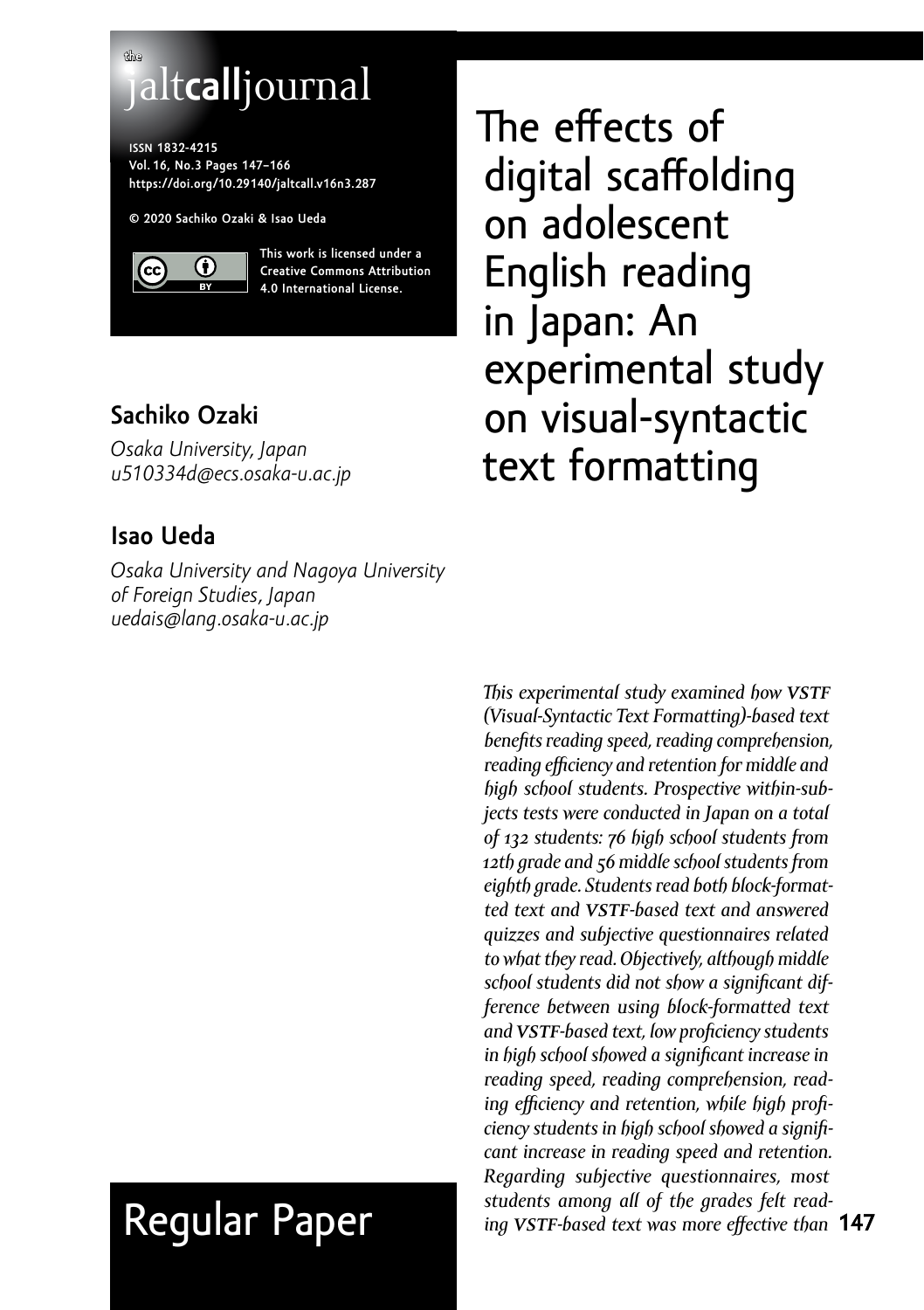*reading block-formatted text. Based on these results, future long-term studies with multiple texts should be considered.*

**Keywords:** computer-assisted language learning, language acquisition, English reading, syntactic awareness, visual-syntactic text formatting

#### **Introduction**

Regarding the shift towards modern education, new technology and methods that scaffold English reading have been invented. Some of the examples of those are audio-visual support (Chun & Plass, 2000), highlighting of words (Hzang & Liou, 2007) and advance organizers (Len & Chun, 2007). Although studies show that these technological implementations help learners, traditional block formatting is still retained. Warschauer, Park and Walker (2011) said that traditional block formatting is arbitrary, and texts do not always have to be presented in such a way.

Visual-Syntactic Text Formatting (VSTF) is a new way to read texts, which radically restructures sentences and allows readers to process complex English structures. This applies natural language processing techniques to automatically parse text to emphasize sentence and phrase structures. Specifically, VSTF breaks sentences up at salient clause and chunk boundaries, fits each row of text into one or two fixation eye spans, uses clear indents to denote syntactic hierarchies, renders active verbs in colored font and creates visual clusters across multiple rows that help readers retain and integrate multi-phrase images in their mind (Tate *et al., 2019*). The software company, LiveInk<sup>®</sup> developed VSTF two decades ago and is currently partnering with a few publishers to promote VSTF (Warschauer, Park & Walker, 2011). The current LiveInk<sup>®</sup> software parsing engine performs over two million calculations to transform a 30-word, ninth grade level sentence (Walker, Vogel & Fletcher, 2004). Figure 1 depicts VSTF and traditional block formatting side-by-side. This text was borrowed from Provision by Kirihara-Shoten.

Yogurt has been eaten for centuries in the Balkan Peninsula, which includes Bulgaria. Daily consumption of yogurt is one of the reasons

```
 so many people 
   in that region
live past one hundred.
```
#### Visual-syntactic formatted text Traditional block-formatted text

Yogurt has been eaten for centuries in the Balkan Peninsula, which includes Bulgaria. Daily consumption of yogurt is one of the reasons so many people in that region live past one hundred. Yogurt is rich in highquality protein and calcium, and research has found it to be beneficial in controlling blood pressure and preventing cancer. The fermentation process makes yogurt easier to digest than milk. Milk gives some people diarrhea, but even they have no problem eating yogurt.

Figure 1. VSTF and traditional block formatting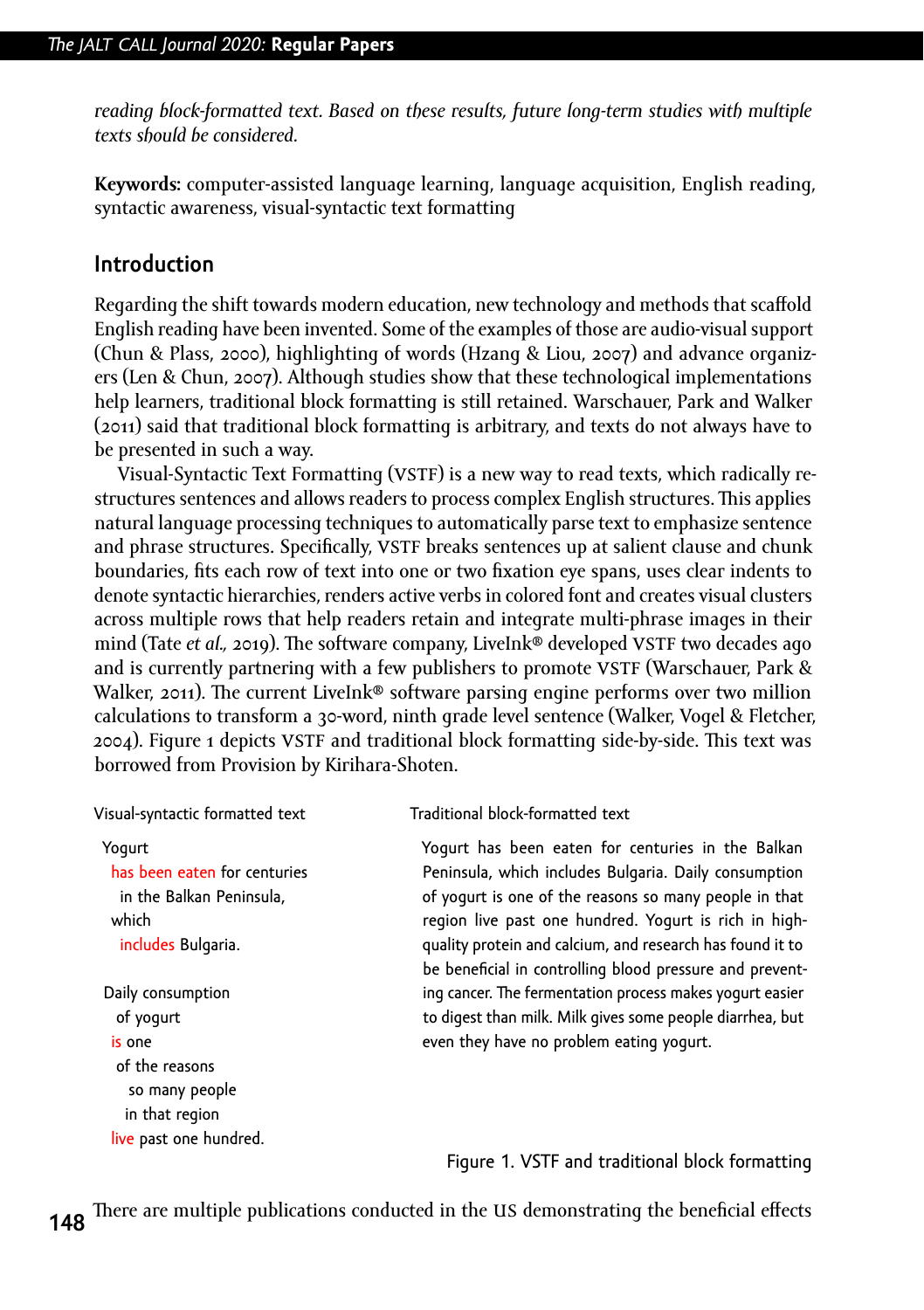of VSTF on students' English reading skills, but there is little research on VSTF conducted in non-native English-speaking countries as of now. Therefore, this paper will examine the effects of VSTF on students' English reading skills at a middle school and a high school in Japan, after exploring the theoretical and experimental background behind VSTF.

#### **Previous studies**

In order to clarify the significance of VSTF as it pertains this study, some previous studies will be examined from two perspectives: theoretically and experimentally.

#### *Theoretical background*

**Syntactic awareness.** A number of theorists have placed word knowledge at the center of their reading model, such as Reading Systems Framework, but some other theorists such as Grabe (2009) says that syntactic information in words or word groups is essential for understanding the meaning within texts. Gernsbacher (1997) proposed the Structure Building Model to explain the cognitive process behind reading. The three primary processes of the Structure Building Model are laying a foundation, mapping information onto the foundation, and shifting to build new substructures. Readers first engage in laying a foundation, which usually happens at the beginning of stories and sections. Readers then either map incoming new information onto the existing foundation or shift to create new substructures depending on whether the information is coherent or not. However, Gernsbacher (1997) argued that language learners – especially poor readers – tend to shift and create too many substructures, which makes it difficult for them to assemble information into a whole structure. This means that these individuals focus their attention on local levels and construct a linear structure instead of hierarchical structure (Park, 2017). Further, Bernhardt (2000) suggested that developing syntactic awareness is more difficult than developing other linguistic skills for learners. L2 students initially produce high syntactic error rates until they become proficient. It seems reasonable to utilize a system to draw more attention on syntax when reading. In order to resolve this challenge, Gascoigne (2006) proposed that one of the ways to make readers put their attention on structures is the use of technology.

**Eye span and eye regressions.** There are two noticeable eye features related to reading: eye spans and eye regressions. When one reads something, they can only see a limited amount of space. Because of the limitation of human eye spans, only nine to fifteen characters on average can be seen at a time (Demb, Boynton, & Heeger, 1997). The center of where we see is often the most important, however the periphery is important as well when they read (Kadota & Noro, 2001). In a research study on the eye span, Ikeda and Saida (1978) made the readers' eye span smaller like windows, which ended up decreasing their reading speed, relative to control groups. This research suggests that how readers catch the information more effectively within their eye span is important for effective reading.

**149** readers need to re-examine previous viewed words and to re-interpret phrase and clause The second noticeable eye feature is eye fixations and regressions. Humans cannot read well while their eyes are moving, so they fix their eyes at a point and shift from one fixation to the next fixation. This movement is called a saccade (Garrod, 1992; Sell& Ando, 1986). However, research has found that it sometimes requires regressions which means they re-fix their eyes towards where they previously read. This phenomenon occurs whenever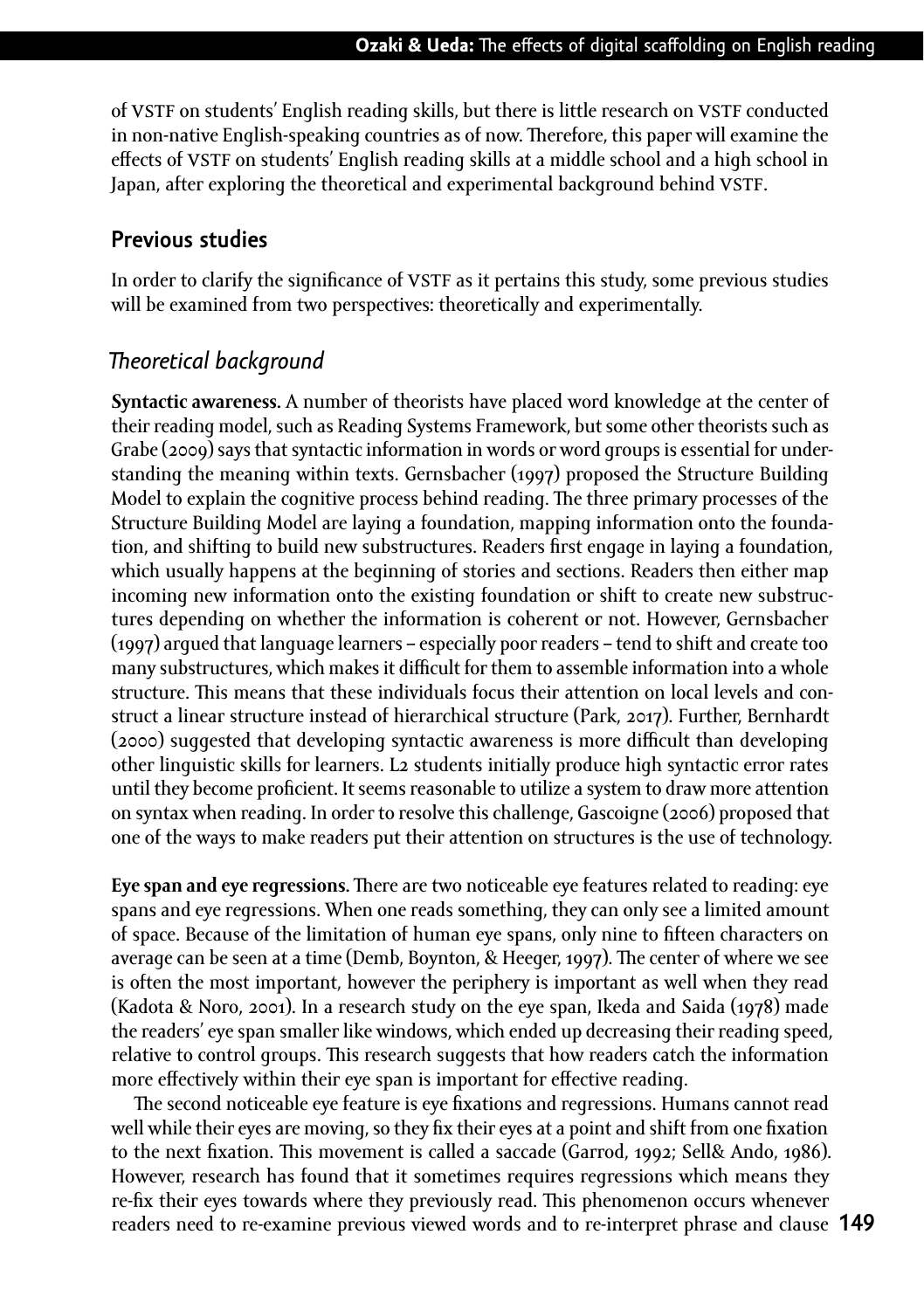relations between words due to either interference with working memory or because of skipped words at the edge (Garrod, 1992; Walker, Vogel & Fletcher, 2004; Walker, Schloss, Fletcher, Vogel & Walker, 2005). Walker says that 20 percent or more of eye movements are regressions and this process is like a "garden path" (Walker, Vogel & Fletcher, 2004; Walker, Schloss, Fletcher, Vogel & Walker, 2005; Walker *et al.,* 2007). This feature suggests that how readers try to decrease the regressions and how the text is formatted to reduce eye regression is related to reading effectiveness.

**Working memory and the brain.** When people remember something that they read, they go through three steps; sensory register, working memory and long-term memory (Ormrod, Anderman & Anderman, 2017; Kadota & Noro, 2001). Among those, working memory, where people retain information for a short term and process it for language understanding, learning and implication plays the most important role (Funabashi, 1997). The information that reaches the sensory register through the sensory organ is sent to the working memory. However, all of this information cannot be stored since the capacity for working memory is limited. It can save  $7 +/-2$  chunks at a time for about 10 to 20 seconds, unless people consciously do something with it (Kadota & Noro, 2001). Another feature of working memory is that the relationship between processing and retaining is a "trade-off" within our brain's capacity (Carpenter & Just, 1989). It means that if one needs to process a lot in their head, they cannot use the working memory for retention. Only the information that went through working memory and processed well has a chance to reach long-term memory, which has less limited capacity (Ormrod, Anderman & Anderman, 2017).

In regard to working memory, researchers have proposed some reading strategies. One of the reading strategies is chunking (Cowan, 2012). If one put all the information that they read in their working memory, their working memory will be overloaded. Dividing information into chunks and imagining the situations as chunks makes readers use their working memory effectively (Yubune, 2010). Chunking is also effective for readers to read texts without translation. Translation requires more processing than reading, which decreases the capacity for retention (Kadota & Noro, 2001; Loewen, 2005). Thus, chunking makes readers use their working memory effectively.

Another strategy using working memory is making a hierarchy of the information/ chunks. As mentioned before, the capacity of working memory is limited, therefore suppressing irrelevant information can facilitate readers in making the most of their working memory (Park, 2017). Understanding the hierarchy among chunks and getting rid of less important information only makes readers remember better (Park, 2017; Walker *et al.,* 2007).

#### *Experimental background*

Using the principles in theoretical background mentioned above, many research studies have been conducted implementing technology for improving English reading. Before VSTF became known, studies were carried out using methods such as phrase condition (Cromer, 1970) and phrase spacing (Jandreau & Bever, 1992). As an improvement upon those, vstf was also researched in elementary schools through colleges for the last two decades. Initial studies by VSTF developers reported gains in reading speed, reading comprehension and retention, and less eye stress especially for English native speakers, in the us schools. Specifically, VSTF is an effective tool for university students (Walker, Vogel & Fletcher, 2004;

**150** Walker, Schloss, Fletcher, Vogel & Walker, 2005), high school students (Fletcher, Vogel &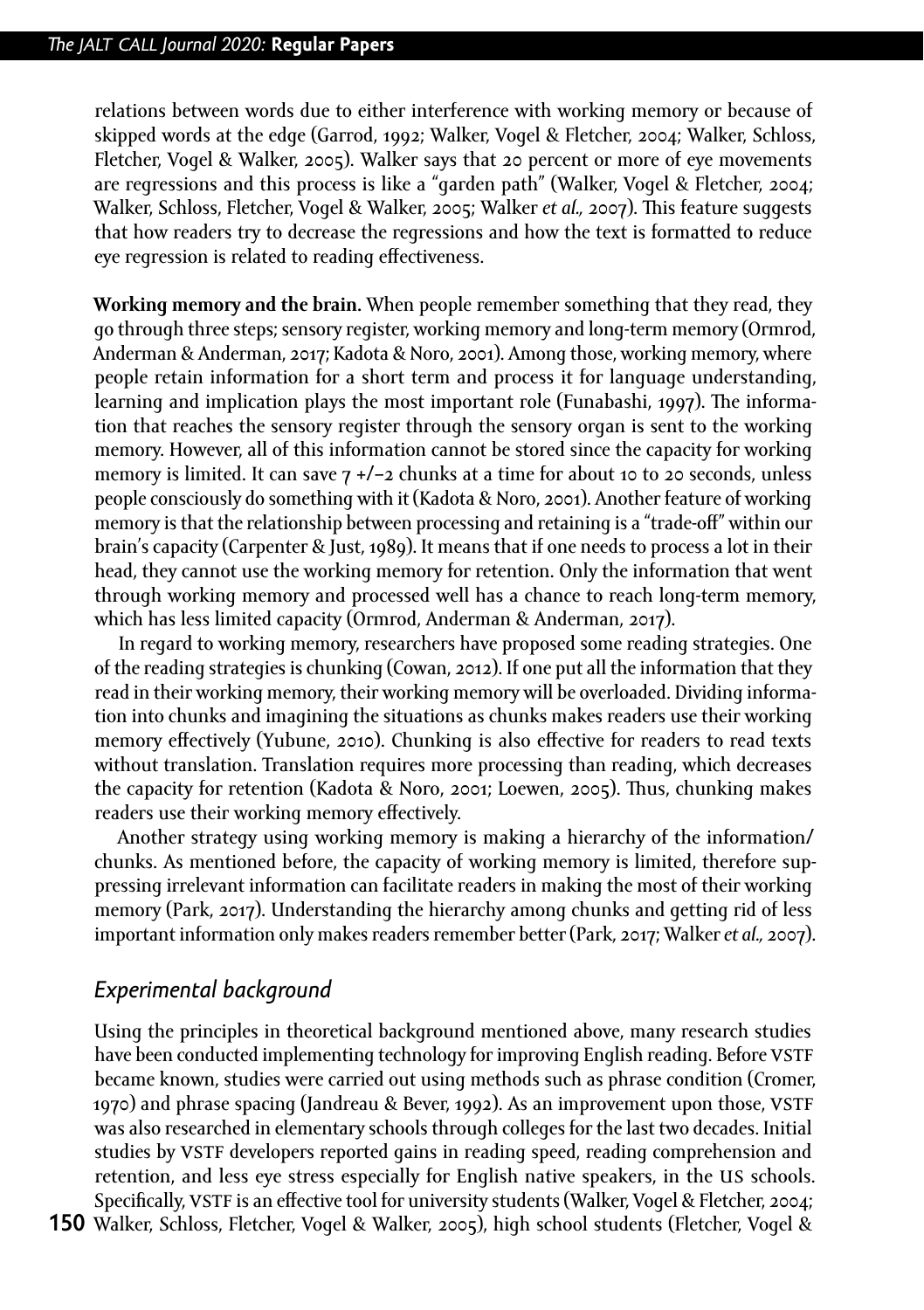Walker, 2005; Walker *et al.,* 2007; Warschauer, Park & Walker, 2011), and middle school students (Tate *et al.,* 2019; Walker, Schloss, Fletcher, Vogel & Walker, 2005; Warschauer, Park & Walker, 2011). The effect on primary school students is variable depending on their grade levels. One of the most recent research studies performed by Park, Xu, Collins, Farkas, and Warschauer (2018) demonstrate that VSTF has a positive effect on sixth grade students, but not on fourth grade students. In addition to the effects of grade level, previous studies also found that the relative improvements that users get is vary depending on their English proficiency; VSTF is highly sufficient for mid-level students and relatively less sufficient for top and bottom level students of performance (Tate *et al.,* 2019). Further, students who kept using VSTF and improved their English ability showed improvement on the block formatted text as well (Walker, Schloss, Fletcher, Vogel & Walker, 2005; Warschauer, Park & Walker, 2011). It suggests that there are no concerns that reading vstf-based text for English will hinder reading block-formatted text.

Some research studies were done later to see whether VSTF is effective to ESL learners who study English as a second language. It was found that VSTF is more useful to ESL learners than non-esl learners. This is because structure understanding is more challenging to them than word meanings, and VSTF facilitates readers in understanding structures (Tate *et al.,* 2019; Warschauer, Park & Walker, 2011). Nonetheless, there are few studies done in non-English speaking countries. A study conducted by Kanda (2012) in a Japanese university was a pilot test and total subjects numbered only 17 students. They saw improvement in reading comprehension, but not in reading speed. And it seems that the study has potential for improvement, especially regarding getting appropriate subjects and using computers smoothly.

# **Research questions**

This current study was conducted to further examine VSTF's effectiveness in improving English reading ability of Japanese middle and high school students. Previous studies were mainly conducted for learners whose first language is English and learners who study English as a second language in the United States. However, this has not been comprehensively studied in Japanese schools. Studying the Japanese middle and high school students' population will enable researchers to approach this field from different perspectives mainly because students do not typically use and see English outside of class. Based on previous studies and the participants' English levels of this study, three research questions are considered.

- 1. Does VSTF have a beneficial effect in Japanese high schools and middle schools, in terms of reading speeds, reading comprehension, reading efficiency and retention?
- 2. Do the effects on outcomes change depending on students' English levels?
- 3. Do students feel that they are reading more effectively with vstf-based text than traditional block-formatted text?

The specific hypotheses are as follows. First, VSTF would have a positive impact on students' reading speeds, reading comprehension, reading efficiency and retention. Secondly, lowproficiency/grade students would get more benefits from VSTF than high-proficiency/grade students. Thirdly, students would feel positive effects from VSTF.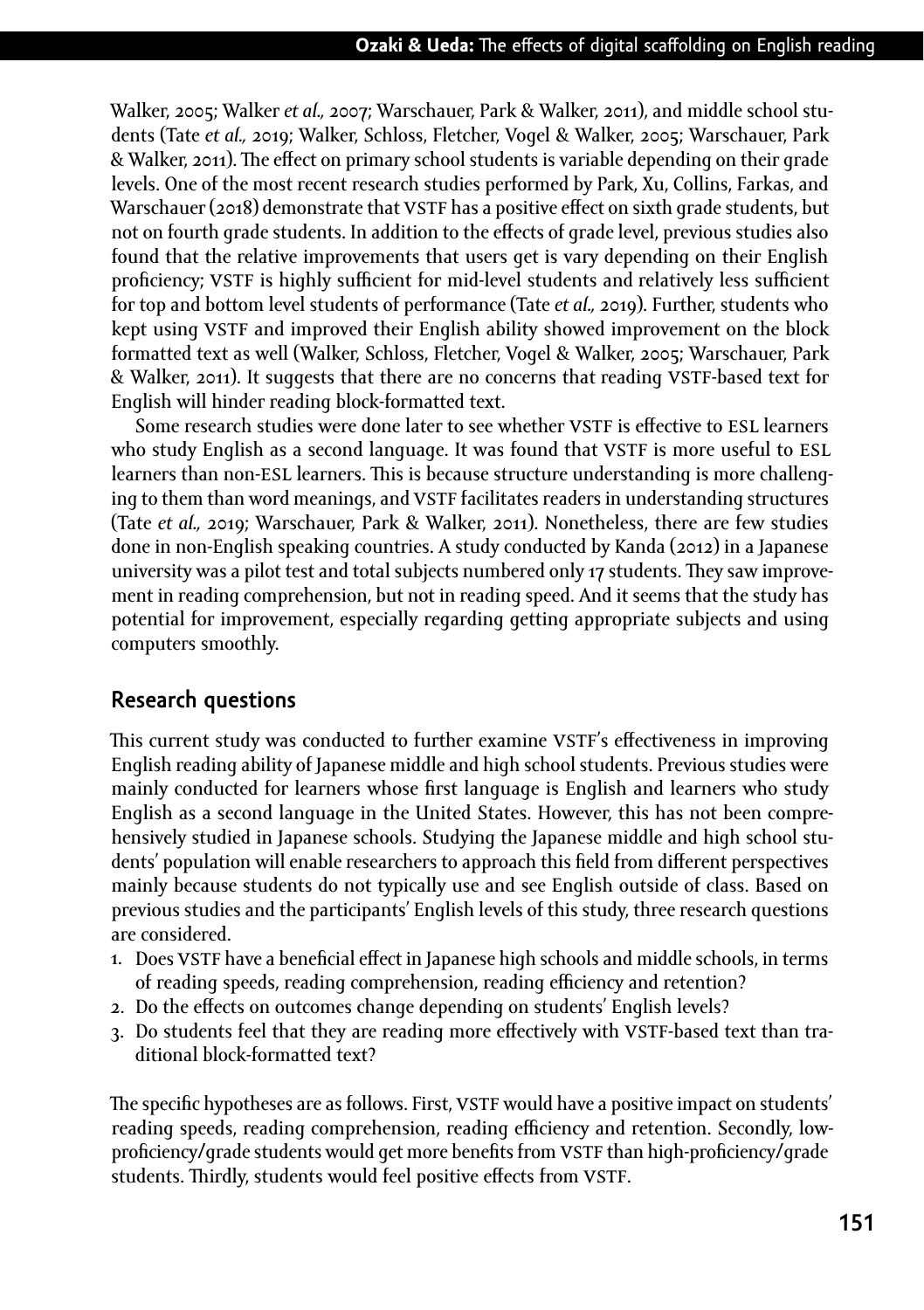#### **Method**

#### *School district*

The study took place in a high school and a middle school in Japan. The high school is one of the top public high schools in the prefecture and most of the students attend universities after their graduation. The middle school is a normal public school which is located in the same prefecture as the high school and enrolls local students. However, both of the schools are located in the countryside, and few foreign people who speak non-Japanese languages live in that area. Thus, it is not easy for students to be internally motivated to study English.

# *Subjects*

The final sample of the study included 132 students who agreed to participate in this experiment: 76 high school students from 12th grade and 56 middle school students from 8th grade. In the high school English classes, students were divided into several classes depending on their English levels. The study was conducted in the highest level and the lowest level of English classes within the 12th grade, with 38 students per class. In the middle school English classes, there are no academic-level differences among classes within a grade. In all, 56 middle school students participated from two classes. In sum, there are three groups: high proficiency students in high school (n=38), low proficiency students in high school (n=38) and middle school students (n=56).

# *Study design*

In multiple studies conducted within the past two decades, there were two types of parameters looked in vstf: performance, which measures short-term outcomes, and transference, which measures long-term outcomes for students. This study focused on performance rather than transference.

To see the effectiveness of VSTF on high school students' reading time, reading comprehension, reading efficiency and retention, a 40-minute within-subjects study was conducted. A 30-minute within-subjects study was then conducted on middle school students. Due to time restrictions and other limitations, only reading comprehension was examined in the middle school group. In both the high school and middle school groups, each student read two texts: one with block formatted text and the other with vstf-based text, and answered content questions, from which objective data were obtained. This was followed by a questionnaire on how students felt using VSTF (details are explained in *Procedure*, below).

# *Materials*

LiveInk® software was used with permission from LiveInk® company. Due to limited technological resources, the LiveInk® text was printed out with color as it is displayed in the actual program. Before students received the printed text, teachers demonstrated the use of LiveInk® to the students on projectors.

**152** school students were given two English texts about science used from a 12th grade textbook Four texts were prepared for the high school and middle school groups. To prevent students from utilizing their background knowledge, unfamiliar topics were chosen. High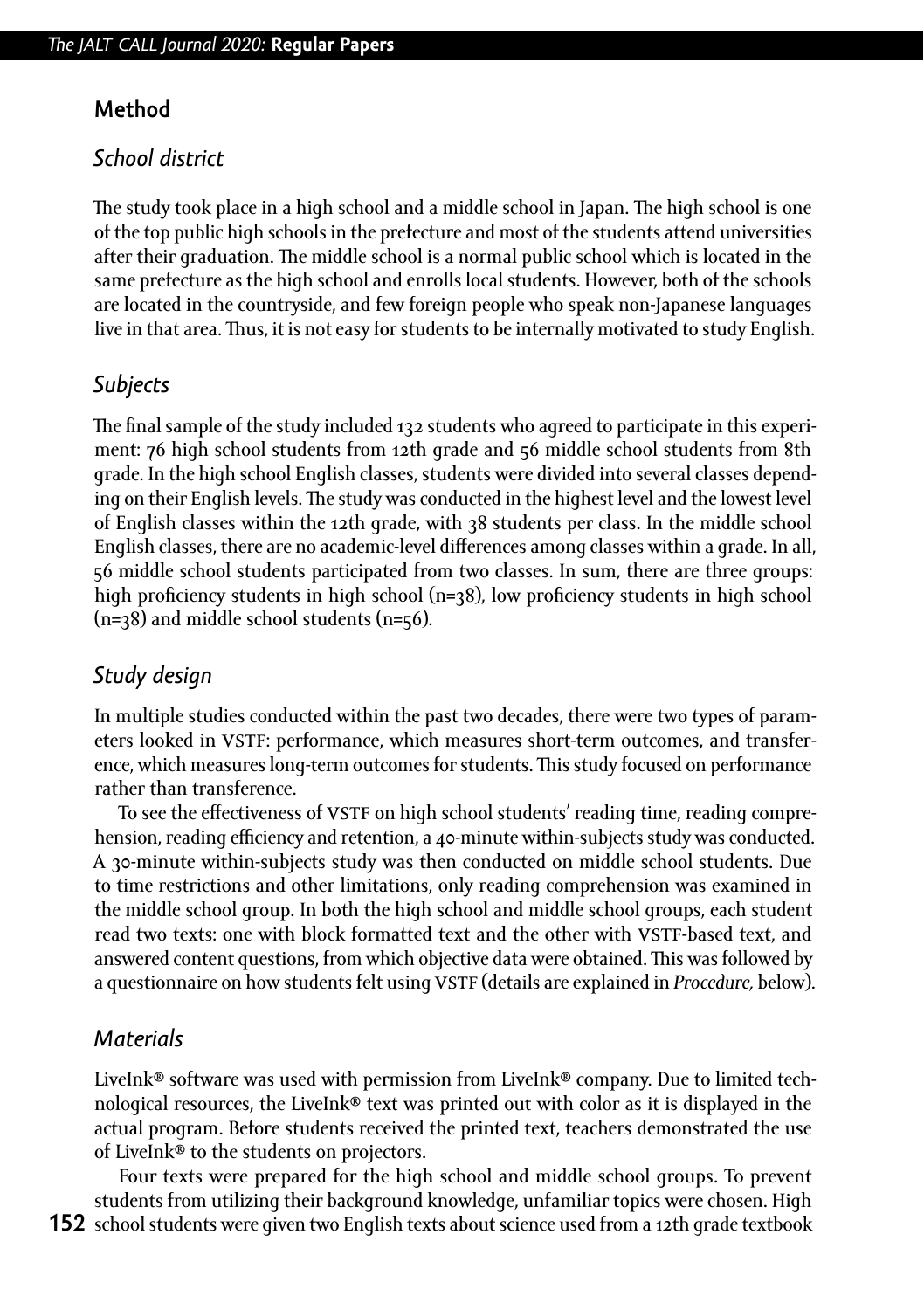called *Provision* which was published by Kirihara-Shoten. Middle school students were given two texts about geography.

To ensure consistency of the English levels in these texts, we used the following reputable methods: the Flesch Reading Ease and the Flesch-Kincaid Grade Level tests (Yubune, Kanda & Tabuchi, 2007). These tests were developed by Rudolf Flesch and J. Peter Kincaid in 1942 and 1975 (Miller, 2017). The Flesch Reading Ease test scores are calculated out of 100 based on a text's readability. Larger number correlate to easier texts. A 12-year-old student can typically easily understand a text with a score of 60 or above. People who graduated from universities are capable of understanding texts with scores of 30 or below (McGovern, 2015). The formula used in the Flesch Reading Ease test is below.

$$
206.835 - 1.015 \left(\frac{\text{total words}}{\text{total sentences}}\right) - 84.6 \left(\frac{\text{total syllables}}{\text{total words}}\right)
$$
\n(Miller, 2017)

The Flesch-Kincaid Grade Level test determines English level based on the us school grade level, from first grade to university graduation (Miller, 2017). The following is the formula used in the Flesch-Kincaid Grade Level test.

$$
0.39 \left(\frac{\text{total words}}{\text{total sentences}}\right) + 11.8 \left(\frac{\text{total syllables}}{\text{total words}}\right) - 15.9
$$
\n(Miller, 2017)

The readability of the text used in this study is indicated in Table 1. Texts for the high school students were named Text A and Text B, and texts for the middle school students were named Text C and Text D. Since texts for middle school students were very short, it was inappropriate to use Flesch Reading Ease test.

|                            |               | <b>High school</b> | Middle school |               |  |
|----------------------------|---------------|--------------------|---------------|---------------|--|
|                            | <b>TEXT A</b> | <b>TEXT B</b>      | <b>TEXT C</b> | <b>TEXT D</b> |  |
| Words                      | 345           | 338                | 46            | 45            |  |
| Characters                 | 1675          | 1692               | 225           | 213           |  |
| Sentences                  | 19            | 21                 | 6             | 6             |  |
| Words per sentence         | 18.1          | 16                 | 7.6           | 7.5           |  |
| Characters per word        | 4.7           | 4.8                | 4.7           | 4.5           |  |
| Flesch reading ease        | 49.8          | 49.5               | n/a           | n/a           |  |
| Flesch-Kincaid grade level | 10.3          | 10.3               | 8.4           | 8.3           |  |

Table 1. Text readability

True or false questions were prepared for each text to determine the students' reading comprehension. For high school students, there were seven questions per text, and for middle school students, there were four questions per text. The questions were provided with block-formatted text.

**153** of the texts. Cloze tests, which were invented by Wilson L. Taylor (1953) are a reputable Cloze tests were also only prepared for high school students to determine the retention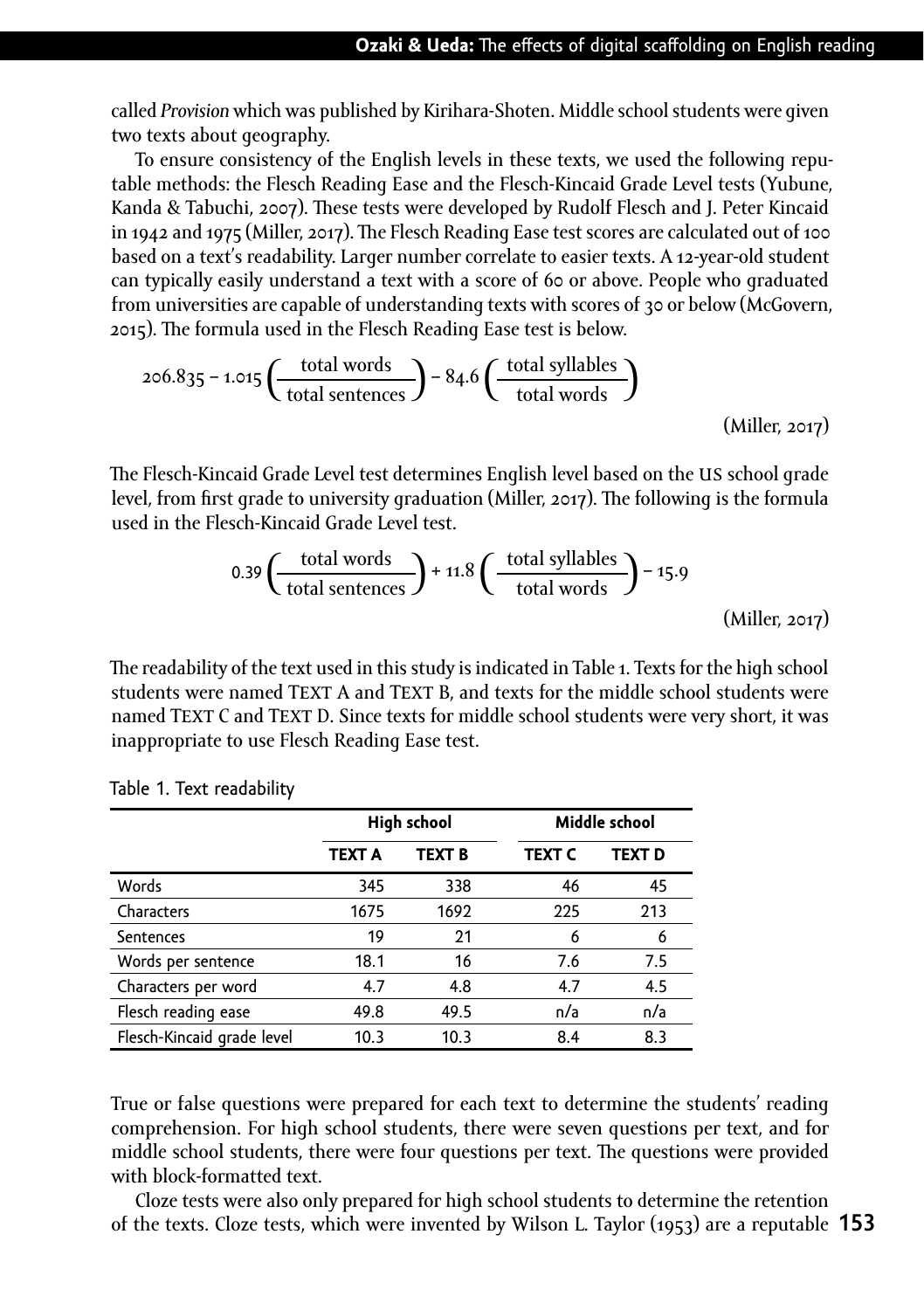method for testing student retention or working memory (Kadota & Noro, 2001). In the cloze test, students were asked to produce missing words in the sentences and then reproduce missing words from their memory (Abu-Rabia & Siegel, 2002). For this test, three sentences were selected respectively from Text A and Text B. A blank was created for each sentence for students to fill in during the cloze test.

Questionnaire was prepared based on previous studies and their implications (Kanda, 2012; Park & Warschauer, 2016). These questions based on a scale of 1–7 addressed the students' subjective feelings about comprehension, retention, motivation and eye stress. The following list of questions was used in the experiment.

Questionnaire

- Q1. Do you feel fewer eye regressions using vstf-based text than block formatted text?
- Q2. Do you think that vstf-based text made the context easier to understand than the block formatted text?
- Q3. Do you think that vstf-based text is easier to remember than the block formatted text?
- Q4. Do you think that VSTF-based text is easier to see and read than the block formatted text? Why do you think so? (supplemental)
- Q5. Do you feel more motivated reading vstf-based text than block formatted text?
- Q6. Do you want to read more on VSTF-based text?

#### *Procedure*

Texts were distributed appropriately since there might be readability differences amongst the texts even after using Flesch Reading Ease and Flesch-Kincaid Grade Level tests to determine English level consistency. The high proficiency class (n=38) was divided into two groups: Group 1 and Group 2. Group  $1(n=19)$  read TEXT A with traditional block-formatted text and Text B with vstf-based text. Group 2 (n=19) read Text A with vstf-based text and Text B with traditional block formatted text. This was also performed in the lower English level class  $(n=38)$  which was partitioned into two groups: Group 3 and Group 4. Group  $3$  (n=19) read TEXT A with block-formatted text and TEXT B with VSTF-based text while Group  $4$  (n=19) read TEXT A with VSTF-based text and TEXT B with traditional block-formatted text.

In the middle school sample (n=56), there were no academic-level distinctions between the classes. In Class 1 (n=28), students read TEXT C with traditional block-formatted text and TEXT D with VSTF-based text while in Class  $2$  (n= $28$ ), students read TEXT D with traditional block-formatted text and TEXT C with VSTF-based text.

Students followed the steps below accordingly with the teachers' instructions. Students were told to wait until all students were finished with a section before moving on to the next step ensuring correct timing.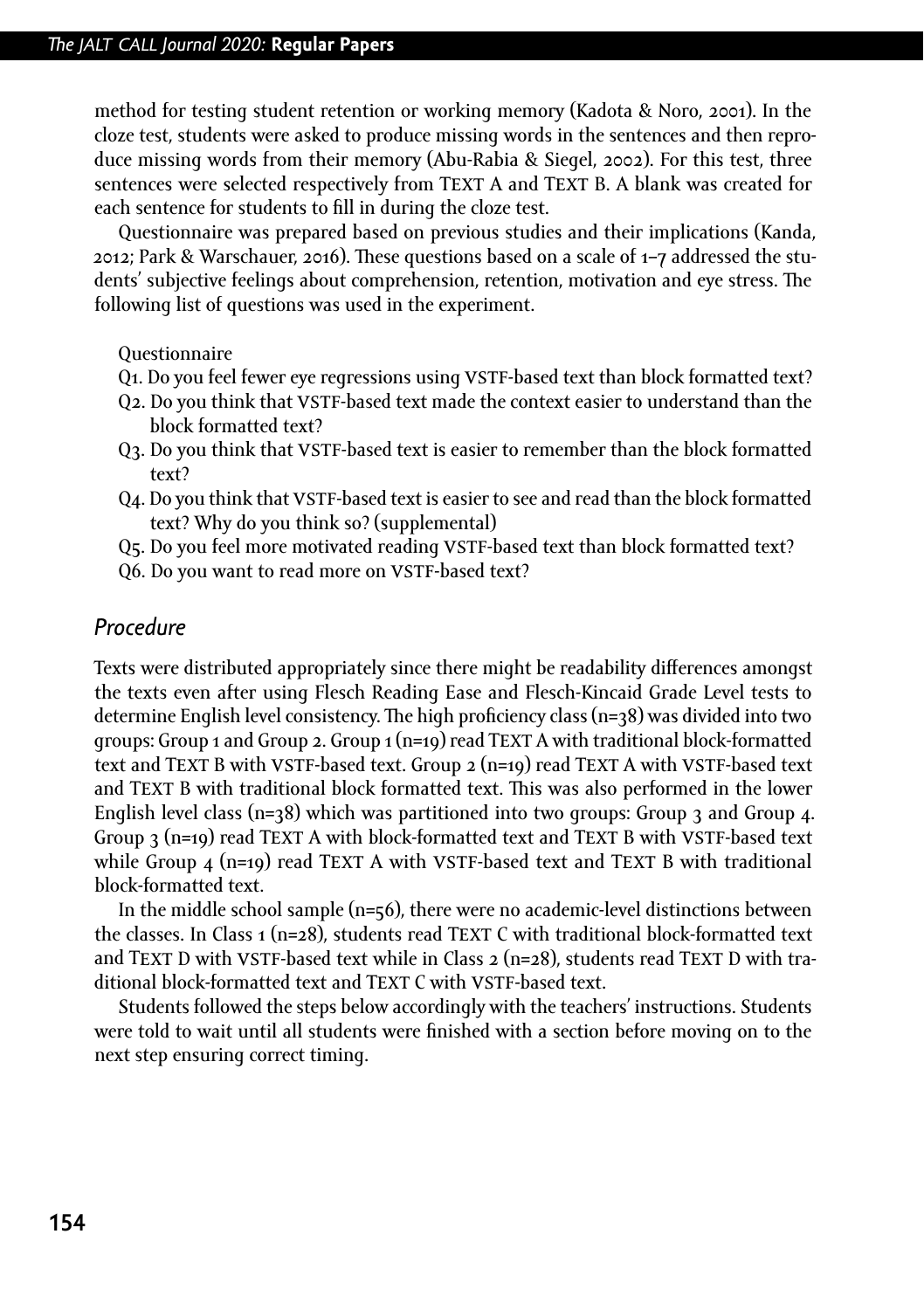#### High school

- i. Teachers explained about the research and how LiveInk® works.
- ii. Students were timed while reading the traditional block formatted text. Group 1 and Group 3 read TEXT A first, while Group 2 and Group 4 read TEXT B first. The time was shown on the screen.
- iii. Students answered seven true or false content questions that were related to what they read on (ii). (Note: Students were given the option to look back at the text.)
- iv. Students were then timed while reading VSTF-based text as in (ii). Group 1 and Group 3 read TEXT B, while Group 2 and Group 4 read TEXT A.
- v. Students answered seven true and false questions related to what they read in (iv).
- vi. Students were given a seven-point scale questionnaire regarding their perceptions of the text difference.
- vii. Students were given the cloze test. Students were not permitted to look back at anything.

#### Middle school

- I. Teachers explained about the research and how LiveInk® works.
- II. Students read the traditional block formatted text. Class 1 read TEXT C first while Class 2 read TEXT D first.
- III. Students were given four true or false content questions related to what they read on step (II). (Note: Students were given the option to look back at the text, if needed.)
- IV. Students read VSTF-based text. Class 1 read TEXT D, while Class 2 read TEXT C.
- V. Students answered four true and false questions related to what they read in (IV).
- VI. Students were given a seven-point scale questionnaire regarding their perceptions of the differences.

#### **Results**

# *Objective effects of VSTF on English reading literacy*

The first research question addresses whether VSTF has a beneficial effect in Japanese high schools and middle schools, reading speeds, reading comprehension, reading efficiency and retention were determined. The student's answer sheets were divided into block-formatted text and VSTF-based text and calculated regardless of whether students read TEXT A or Text B, and Text C or Text D in each group (high proficiency in high school, low proficiency in high school and middle school groups) (Table 2).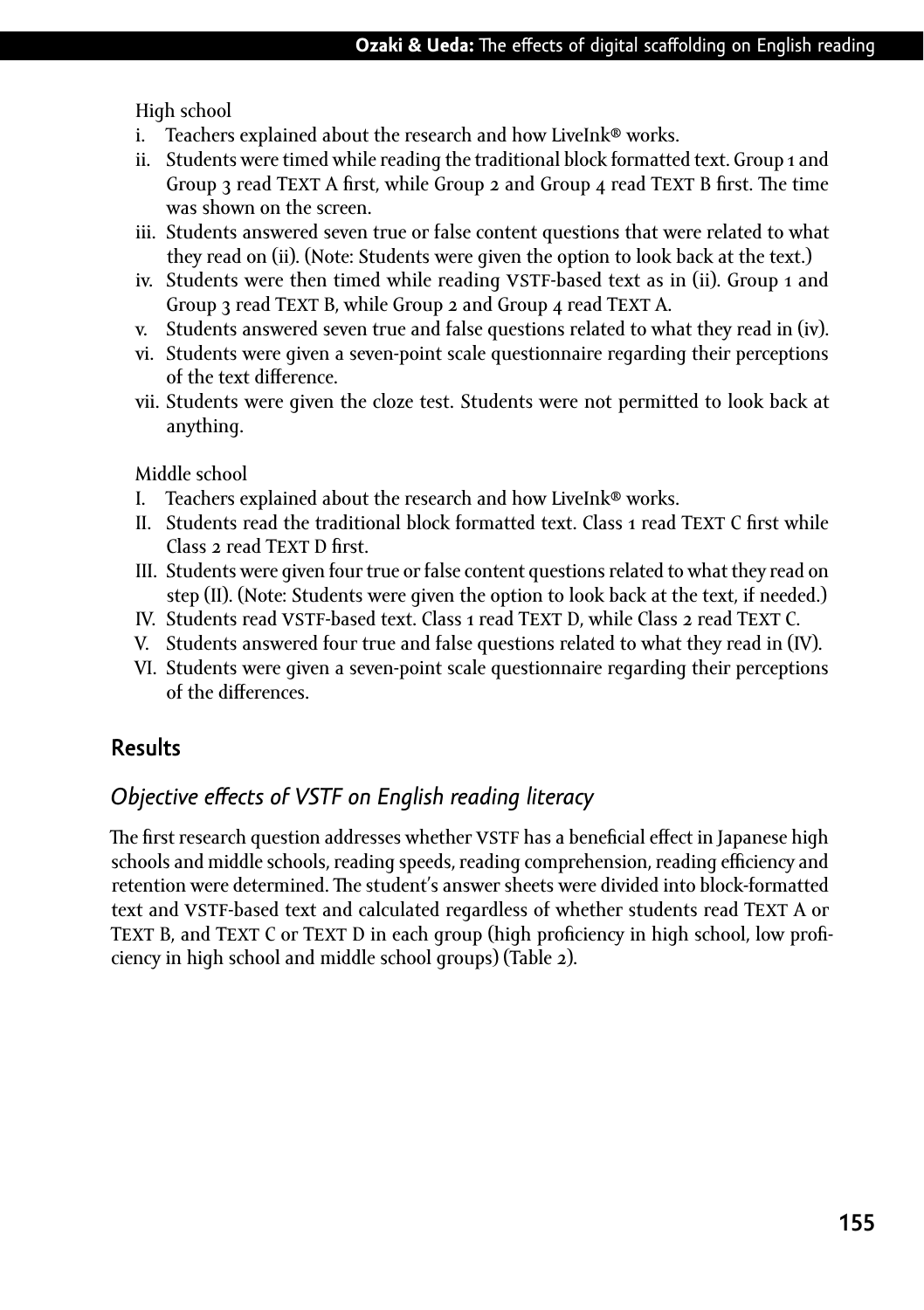|                                                                                 |            | High school students              |                                                   |                                  |                | Middle school<br>students     |                |
|---------------------------------------------------------------------------------|------------|-----------------------------------|---------------------------------------------------|----------------------------------|----------------|-------------------------------|----------------|
|                                                                                 |            |                                   | High proficiency (n=38)<br>Low proficiency (n=38) |                                  |                | $(n=56)$                      |                |
|                                                                                 |            | block-<br>formatted               | VSTF-<br>based                                    | block-<br>formatted              | VSTF-<br>based | block-<br>formatted           | VSTF-<br>based |
| Reading time                                                                    | Mean       | 88.930                            | 96.493                                            | 78.591                           | 85.290         |                               |                |
| (WPM)                                                                           | SD         | 24.727                            | 22.649                                            | 25.270                           | 46.330         |                               |                |
|                                                                                 | Difference | 7.563<br>$(t=3.081, p=0.002***)$  |                                                   | 6.699<br>$(t=1.575, p=0.062*)$   |                |                               |                |
| Reading<br>comprehension<br>(Pecentage of<br>correct answers)                   | Mean       | 60.740                            | 56.684                                            | 42.500                           | 49.579         | 72.320                        | 73.660         |
|                                                                                 | <b>SD</b>  | 17.248                            | 18.677                                            | 18.180                           | 17.550         | 20.040                        | 16.110         |
|                                                                                 | Difference | $-4.056$<br>$(t=-1.010, p=0.160)$ |                                                   | 7.079<br>$(t=1.722, p=0.047**)$  |                | 1.340<br>$(t=0.364, p=0.718)$ |                |
| Reading efficiency<br>(WPM × Percentage<br>of correct answers<br>$\times$ 0.01) | Mean       | 54.205                            | 55.972                                            | 34.020                           | 44.150         |                               |                |
|                                                                                 | SD         | 21.446                            | 27.803                                            | 19.233                           | 37.120         |                               |                |
|                                                                                 | Difference | 1.767<br>(t=0.379, p=0.354)       |                                                   | 10.130<br>$(t=1.775, p=0.042**)$ |                |                               |                |
| Reading retention<br>(Percentage of<br>correct answers)                         | Mean       | 16.553                            | 23.447                                            | 6.947                            | 18.237         |                               |                |
|                                                                                 | SD         | 23.920                            | 25.340                                            | 15.644                           | 25.093         |                               |                |
|                                                                                 | Difference | 6.894<br>$(t=1.530, p=0.068*)$    |                                                   | 11.290<br>(t=2.830, p=0.007***)  |                |                               |                |

Table 2. Objective comparison of VSTF-based text and block-formatted text among student groups

Note: \* indicates p<0.1, \*\* indicates p<0.05, \*\*\* indicates p<0.01

# *Reading time*

The words-per-minute (wpm) were calculated from the number of words in the text that a student reads divided by their total reading time in minutes. The average wpm and a difference of mean test were used to establish whether the VSTF-based text effect on the reading time was significant or not.

**High proficiency in high school.** The data reveals that the average WPM  $(\bar{x}=96.493,$ SD=22.649) of VSTF-based text was 7.563 words higher than the average WPM  $(\bar{x}=88.930,$ SD=24.727) of block-formatted text. There was a significant difference between the wpm while using VSTF-based text and block-formatted text, which supports the hypothesis  $(t=3.081, p=.002***).$ 

Low proficiency in high school. The average WPM  $\bar{x}=85.29$ , SD=46.330) of VSTF-based text was 6.699 words higher than the average WPM  $(\overline{x}=78.591, SD=25.270)$  of block-formatted text for low proficiency students. A t-test showed a significant difference between the wpm while using VSTF-based text and block-formatted text, thus supporting the hypothesis (*t*=1.575, *p*=.062\**).*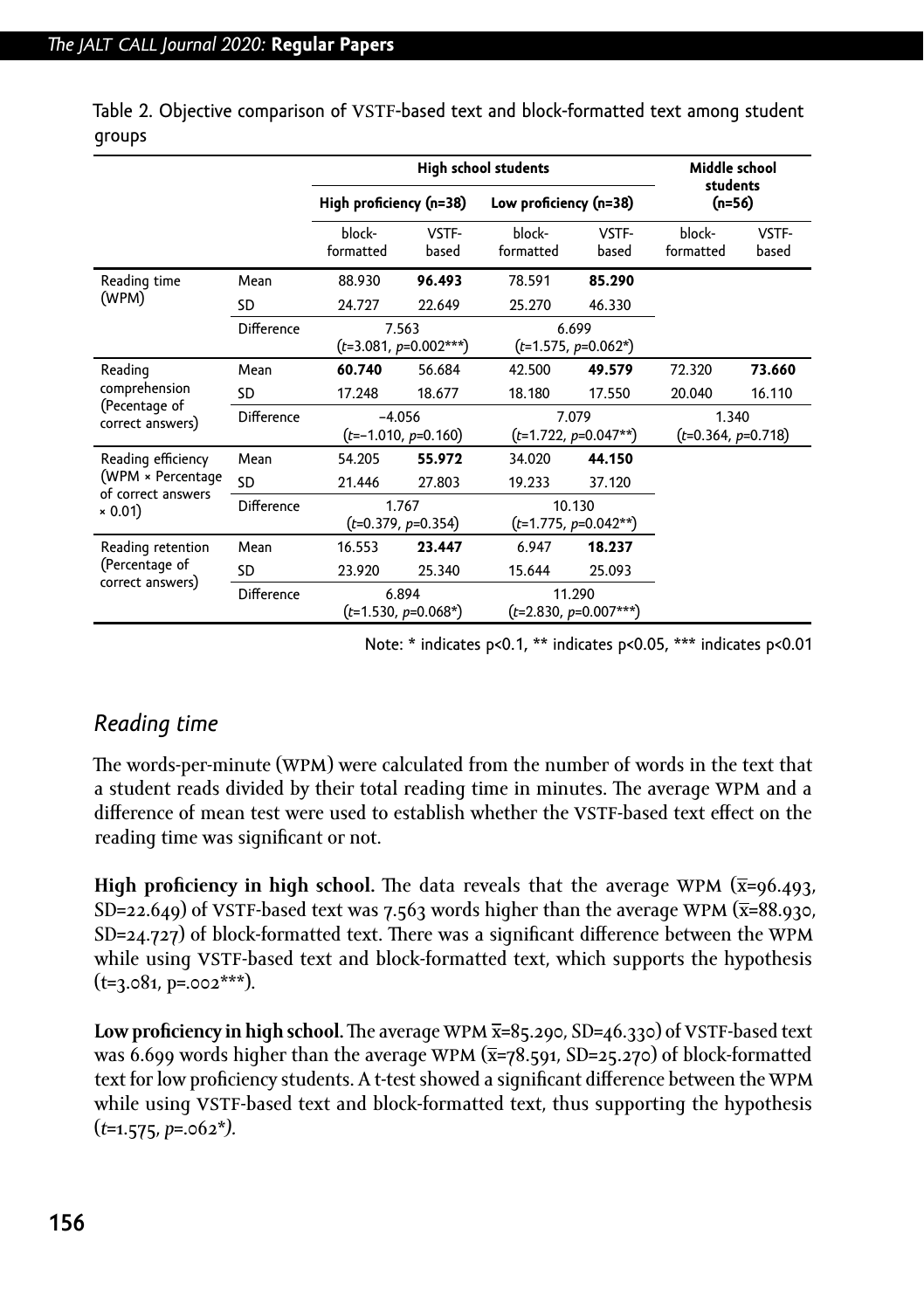# *Reading comprehension*

The percentages of correct answers on the true-or-false content questions were also calculated. The % correct (average percentage correct) and the difference of mean test were employed to determine whether the effectiveness on reading comprehension was significant or not.

**High proficiency in high school.** The average percentage of correct answers  $(\bar{x}=56.684\%)$ , SD=18.677) of VSTF-based text was found to be  $4.056\%$  points lower than the average percentage of correct answers (x**=**60.740%, SD=17.248) of block-formatted text. No significant difference while using VSTF-based text and block-formatted text was reported, which does not support the hypothesis (*t*=-1.010, *p*=.160)*.*

Low proficiency in high school. On average, VSTF-based text scored 49.579% (SD=17.550), which is 7.079% points higher than block-formatted text subjects ( $\overline{x}$ =42.500%, SD=18.180). VSTF-based text had significantly higher correct percentages than block-formatted text, which supports the hypothesis (*t*=1.722, *p*=.047\**\*).*

**Middle school.** The data reveals that the average percentage of correct answers  $(\bar{x}$ =73.660%, SD=16.110) of VSTF-based text was 1.340% points higher than the average percentage of correct answers ( $\overline{x}$ =72.320%, SD=20.040) of block-formatted text. There was no significant difference while using VSTF-based text and block-formatted text, which does not support the hypothesis (*t*=.364, *p*=.718)*.*

# *Reading efficiency*

Reading efficiency was shown by taking the product of wpm and % comprehension. This value was multiplied by 0.01. The average reading efficiency and difference of mean test were applied to see whether effectiveness on reading efficiency was significant or not.

**High proficiency in high school.** Reading efficiency was found to be 1.767 higher, using VSTF-based text ( $\bar{x}$ =55.972, SD=27.803) than block formatted text ( $\bar{x}$ =54.205, SD=21.446). There was no significant difference, which does not support the hypothesis (*t*=.379, *p*=.354)*.*

Low proficiency in high school. The average scores for reading efficiency with VSTF-based text ( $\overline{x}$ =44.150, SD=37.120) were 10.130 points higher than block-formatted text ( $\overline{x}$ =34.020, SD=19.233) and demonstrated a significant difference, which supports the hypothesis (*t*=1.775, *p*=.042\**\*).*

# *Retention*

The percentages of correct answers on the cloze tests were computed. The average cloze test score % and difference of mean test were used to examine whether VSTF-based text effect on retention was significant or not.

that students answered after reading VSTF-based text was (x=23.447, SD=25.340) 6.894% **157 High proficiency in high school.** The average percentage of correct answers on cloze test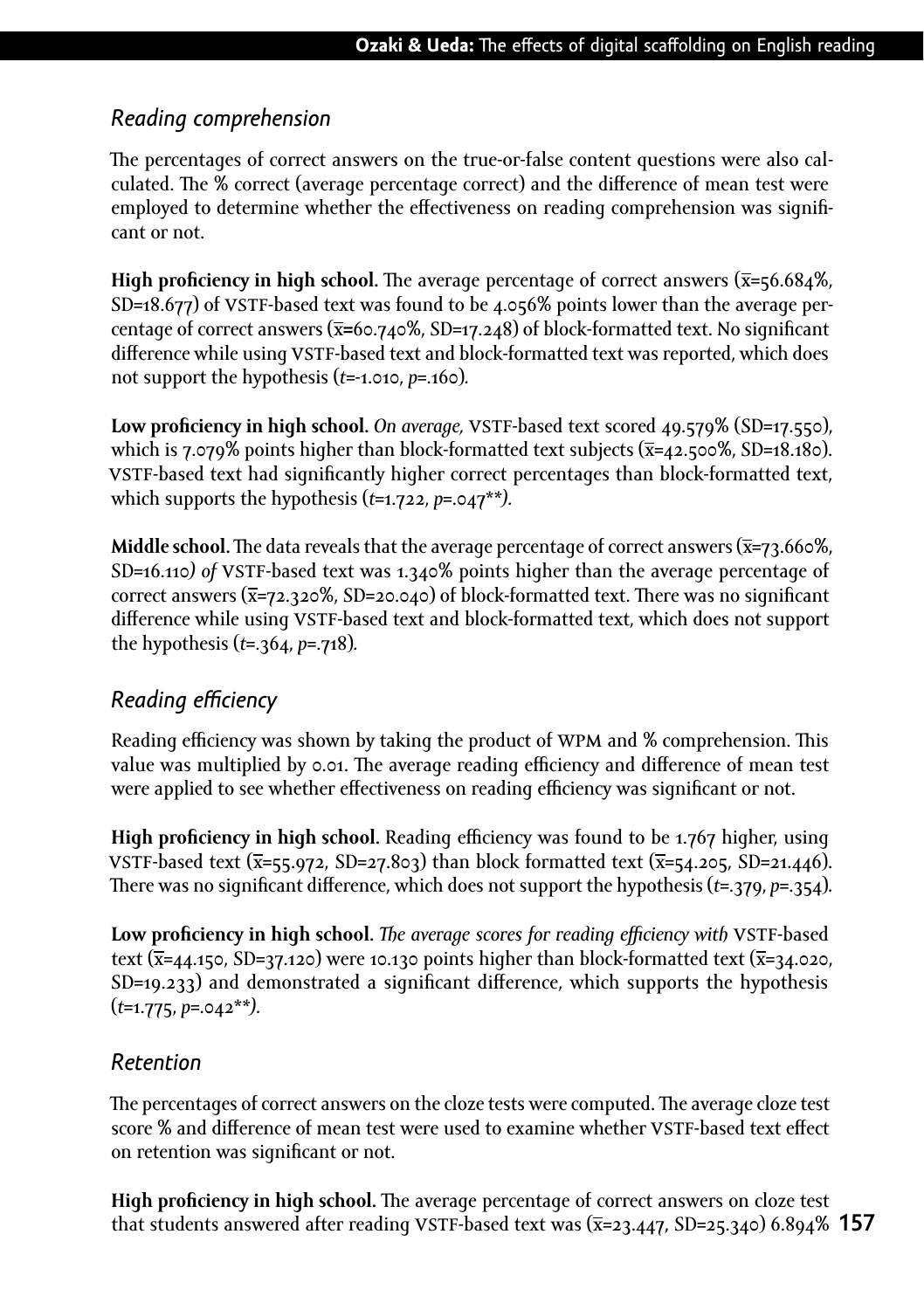points higher than block-formatted text  $(\bar{x}=16.553, SD=23.920)$ . A t-test showed a significance, which supports hypothesis (*t*=1.530, *p*=.068\**).* 

**Low proficiency in middle school.** *The average percentage of correct answers on cloze test that students answered after reading VSTF-based text*  $(\bar{x}=18.237, SD=25.093)$  was 11.290% points higher than block formatted text ( $\bar{x}$ =6.947, SD=15.644). Differences between the scores of vstf-based text subjects and block-formatted text subjects were very significant, supporting the hypothesis (*t*=2.830, *p*=.007\**\*\*).*

### *Comparison of measurements between proficiency levels in high school*

The aim of research question 2 was to determine whether English level affects the outcomes of using vstf through examining average score differences. Table 3 shows whether there are significant differences between the high proficiency group and low proficiency group in high school by using the average score difference (VSTF-based text – block-formatted text). The mean differences and standard deviations of each students' data are shown in Table 3. From the mean, standard deviation and degree of freedom, the t-statistics and p-values were calculated (\* indicates  $p \le 1$ , \*\* indicates  $p \le 0$ , \*\*\* indicates  $p \le 01$ ).

|                                                                                 |            | High school students               |                                 |  |  |
|---------------------------------------------------------------------------------|------------|------------------------------------|---------------------------------|--|--|
|                                                                                 |            | High proficiency (n=38)            | Low proficiency (n=38)          |  |  |
|                                                                                 |            | VSTF-based - block-formatted       | VSTF-based - block-formatted    |  |  |
| Reading time<br>(WPM)                                                           | Mean       | 7.560                              | 6.705                           |  |  |
|                                                                                 | SD         | 15.128                             | 26.240                          |  |  |
|                                                                                 | Difference | $-0.855$ (t=0.174, p=0.431)        |                                 |  |  |
| Reading<br>comprehension<br>(Pecentage of<br>correct answers)                   | Mean       | $-4.053$                           | 7.079                           |  |  |
|                                                                                 | SD         | 24.725                             | 25.335                          |  |  |
|                                                                                 | Difference | 11.132 ( $t=1.938$ , $p=0.028**$ ) |                                 |  |  |
| Reading efficiency<br>(WPM × Percentage<br>of correct answers<br>$\times$ 0.01) | Mean       | 1.767                              | 10.122                          |  |  |
|                                                                                 | SD         | 28.766                             | 35.158                          |  |  |
|                                                                                 | Difference | 8.355 ( $t=1.320$ , $p=0.098$ *)   |                                 |  |  |
| Reading retention<br>(Percentage of<br>correct answers)                         | Mean       | 6.895                              | 11.289                          |  |  |
|                                                                                 | SD         | 27.781                             | 23.367                          |  |  |
|                                                                                 | Difference |                                    | 4.394 ( $t=0.746$ , $p=0.229$ ) |  |  |

Table 3. Comparison of measured added benefits of using VSTF between high proficiency students and low proficiency students

Note: \* indicates p<0.1, \*\* indicates p<0.05, \*\*\* indicates p<0.01

**Reading time.** There was no significant difference in reading speed variation of the text structure methods (VSTF-based text & block-formatted text) between high proficiency students in high school and low proficiency students in high school (*t*=-.174, *p*=.431)*, which does not support the hypothesis.*

**158** students in high school and low proficiency students in high school for average reading **Reading comprehension.** There was a significant difference between high proficiency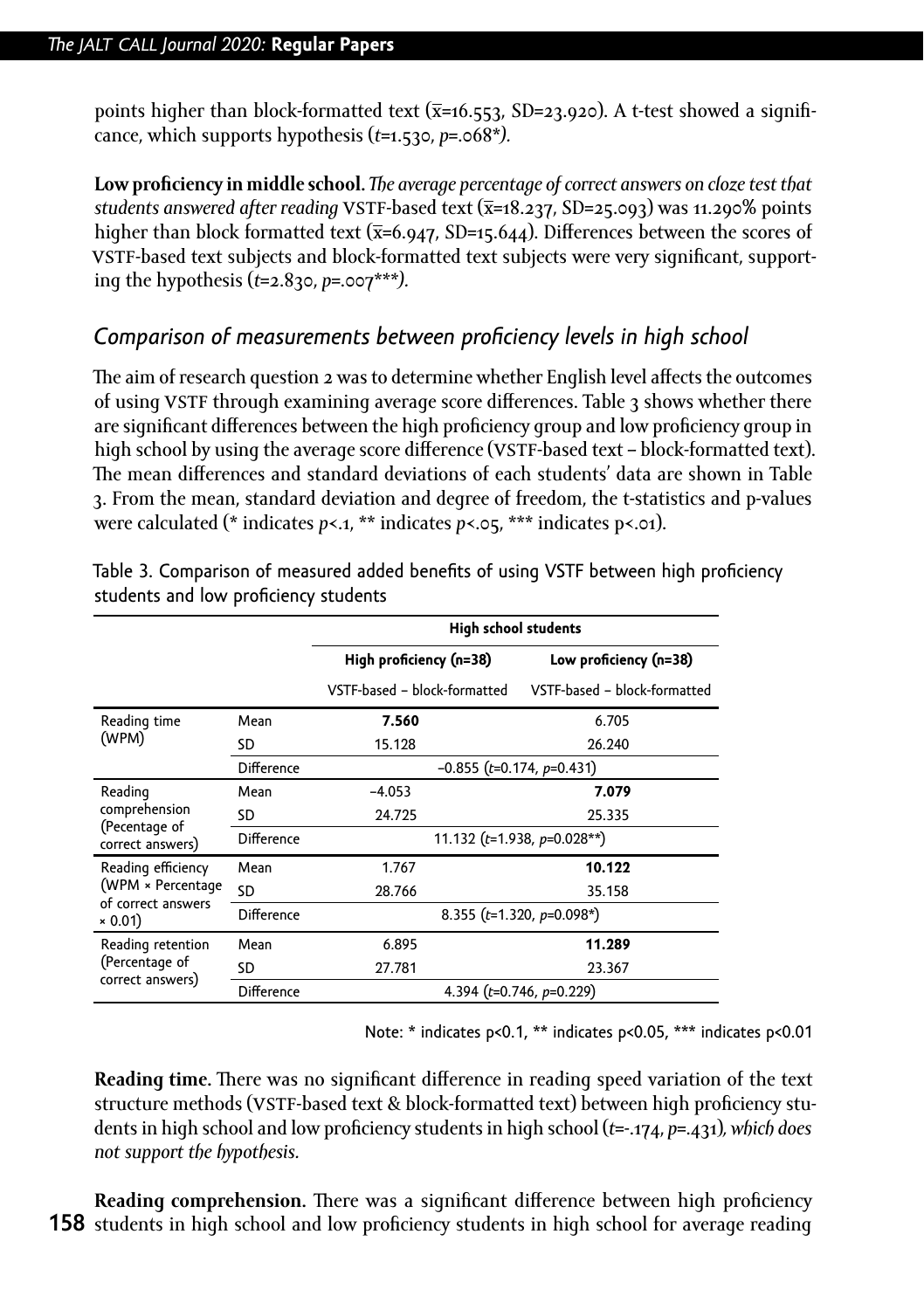comprehension score difference (vstf-based text – block-formatted text) (*t*=1.938, *p*=.028\**\**), which supports the hypothesis.

**Reading efficiency.** Using average reading efficiency score difference (VSTF-based text – block-formatted text), a significant difference was found between high proficiency students in high school and low proficiency students in high school (*t*=1.320, *p*=.098\*), which supports the hypothesis.

**Retention***.* When examining the average retention rate variation of the text structure methods (VSTF-based text & block-formatted text), no significant differences were found between high proficiency students and low proficiency students in high school (*t*=.746, *p*=.229), which does not support the hypothesis.

### *Students' subjective thoughts on effectiveness of VSTF*

Research question 3 explored students' thoughts and feelings on the effectiveness of utilizing VSTF as compared to block-formatted text in reading. A questionnaire was used to examine Research question 3, and were analyzed by using percentages (agree responses/ total responses ×100%) and chi square tests to determine whether the differences between agree responses and disagree responses were significant or not (Table 4). Figure 2 represents the results of the supplemental questions that inquired about the reasons that students perceived VSTF-based text to be easier than block-formatted text.

|                                                         |                               | Total | Agree | <b>Disagree</b> | Agree(%) | Chi scores | P-values     |
|---------------------------------------------------------|-------------------------------|-------|-------|-----------------|----------|------------|--------------|
| Fewer regressions than<br>block-formatted text          | High school; high proficiency | 31    | 23    | 8               | 74.2%    | 7.258      | $0.007***$   |
|                                                         | High school; low proficiency  | 27    | 22    | 5               | 81.5%    | 10.704     | $0.001***$   |
|                                                         | Middle school                 | 46    | 45    | 1               | 97.8%    | 42.087     | $< 0.001***$ |
| Easier to understand                                    | High school; high proficiency | 31    | 25    | 6               | 80.6%    | 11.645     | $0.001***$   |
| than block-formatted                                    | High school; low proficiency  | 31    | 29    | $\overline{2}$  | 93.5%    | 23.516     | $< 0.001***$ |
| text                                                    | Middle school                 | 46    | 44    | $\overline{2}$  | 95.7%    | 38.348     | $< 0.001***$ |
| Easier to remember                                      | High school; high proficiency | 28    | 21    | 7               | 75.0%    | 7.000      | $0.008***$   |
| than block-formatted                                    | High school; low proficiency  | 30    | 27    | 3               | 90.0%    | 19.200     | $<0.001***$  |
| text                                                    | Middle school                 | 47    | 43    | 4               | 91.5%    | 32.362     | $< 0.001***$ |
| Easier to see the text<br>than block-formatted<br>text  | High school; high proficiency | 35    | 28    | 7               | 80.0%    | 12.600     | $<0.001***$  |
|                                                         | High school; low proficiency  | 34    | 31    | 3               | 91.2%    | 23.059     | $<0.001***$  |
|                                                         | Middle school                 | 45    | 42    | 3               | 93.3%    | 33.800     | $<0.001***$  |
| More motivated<br>to read than block-<br>formatted text | High school; high proficiency | 20    | 11    | 9               | 55.0%    | 0.200      | 0.655        |
|                                                         | High school; low proficiency  | 19    | 10    | 9               | 52.6%    | 0.053      | 0.819        |
|                                                         | Middle school                 | 34    | 24    | 10              | 70.6%    | 5.765      | $0.016***$   |
| Willing to use from<br>now                              | High school; high proficiency | 32    | 23    | 9               | 71.9%    | 6.125      | $0.013***$   |
|                                                         | High school; low proficiency  | 27    | 23    | 4               | 85.2%    | 13.370     | $<0.001***$  |
|                                                         | Middle school                 | 46    | 37    | 9               | 80.4%    | 17.043     | $<0.001***$  |

Table 4. Subjective assessment of VSTF in high school (high and low proficiency) and middle school students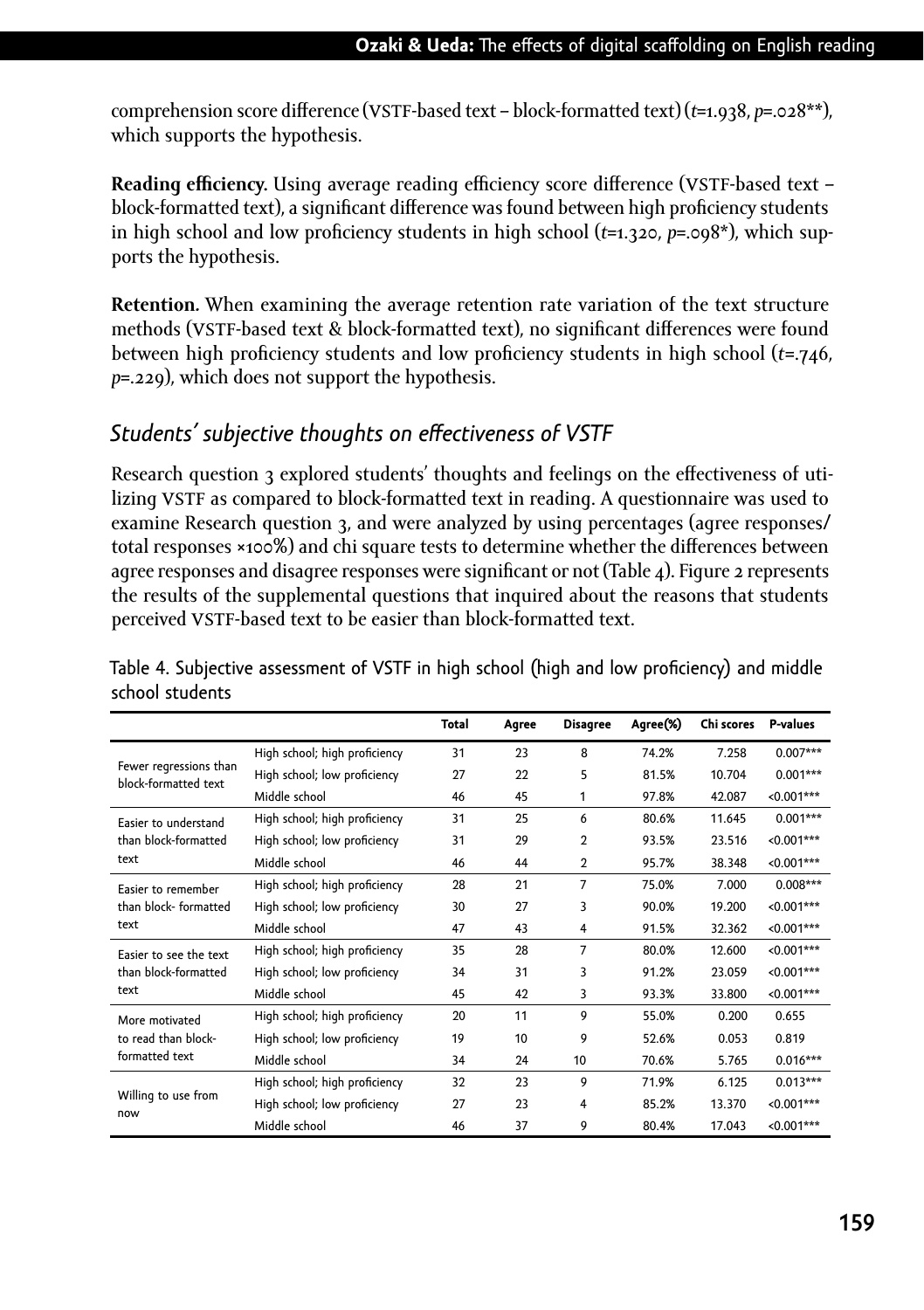

Figure 2. The reasons that students find VSTF easier to read

A remarkable finding is that on most of the questions, the percentages of the middle school students who agreed were the highest. This was followed by the low proficiency groups in high school, and finally, the high proficiency group in high school. Within the high school level, the most agreed categories were "easier to understand" (80.6% for high proficiency students and 93.5% for low proficiency students) followed by "easier to see the text" (80.0% for high proficiency students and 91.2% for low proficiency students), and finally, "easier to remember" (75.0% for high proficiency students and 90.0% for low proficiency students). Within the middle school level, "fewer regressions" was the most agreed category (97.8%), followed by "easier to understand" (95.7%) and lastly, "easier to see the text" (93.3%). In contrast, the least agreed category was "more motivated to use" (55.0 % for high proficiency students in high school, 52.6% for low proficiency in high school, 70.6% for middle school students).

A notable finding in the chi-squared tests was that within all the student groups, the agreed response was statistically significantly higher (p<.05) than the disagreed responses in all categories, with an exception for "more motivated to use from now" in the high school

160 students (high and low proficiency).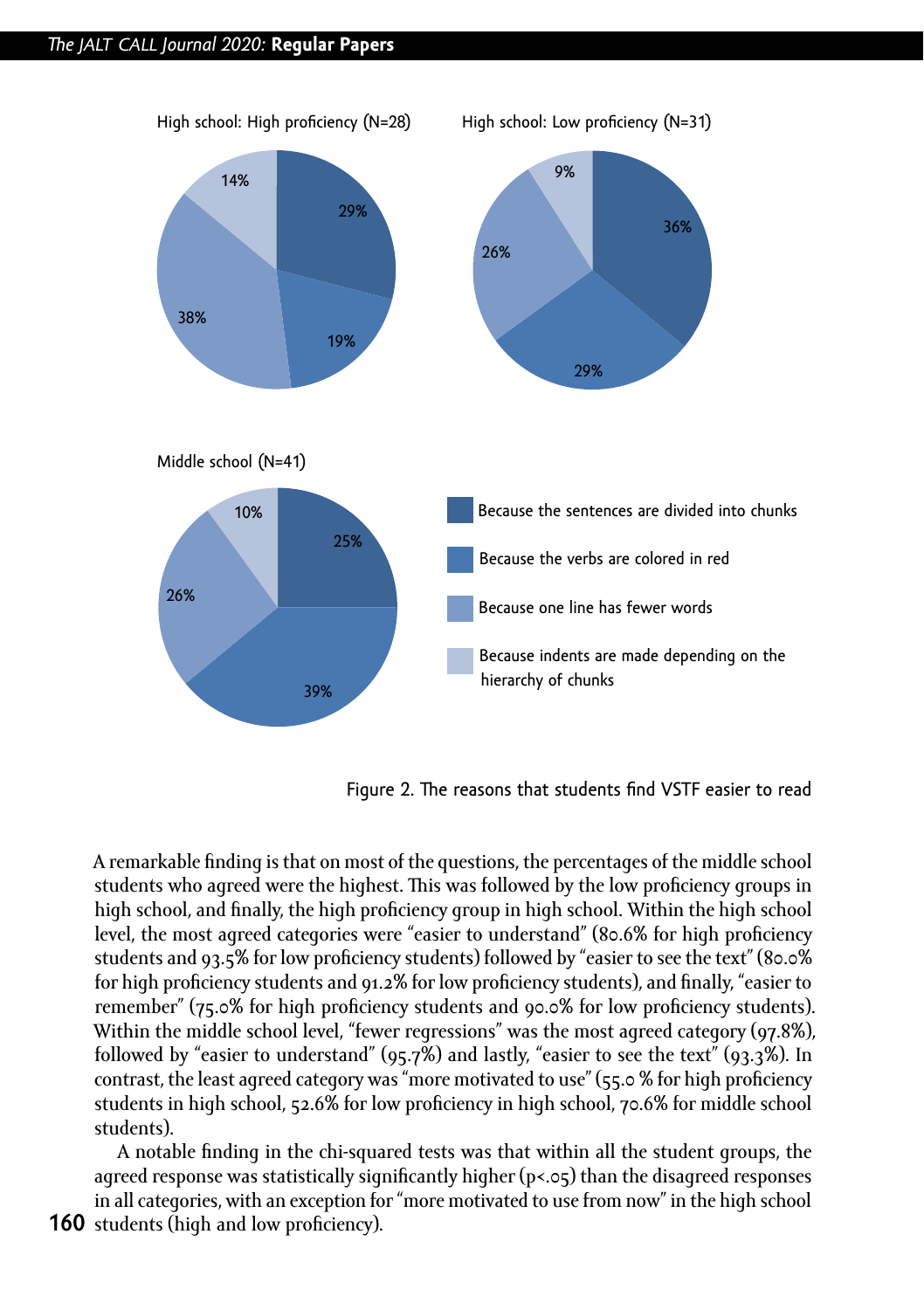There were also interesting results from the supplemental questions that provide insight on why VSTF-based text is easy to see for students. Within each level, the reasons that students provided were varied. For high proficiency students in high school, 38% of students answered that it was easier to see vstf-based text because "one line has fewer words" than one line of block-formatted text. This was followed by the reasons: "the sentences are divided into chunks" (29%), "verbs are colored in red" (19%) and "indents are made depending on the hierarchy of chunks" (14%). For low proficiency students in high school, 36% of students agreed that seeing VSTF-based text is easy because "the sentences are divided into chunks". Following this, the reasons: "verbs are colored in red" (29%), "one line has fewer words" (26%), and "indents are made depending on the hierarchy of chunks" (9%) were chosen. In comparison, middle school students answered that seeing vstf-based text is easy because "verbs are colored in red" (39%), "one line has fewer words" (26%), "the sentences are divided into chunks" (25%), and "indents are made depending on the hierarchy of chunks" (10%).

#### *Observation*

In order to support the objective data, teachers observed students' attitudes during and after this experiment, and they also received some institutional free comments from students. Both teachers in the high school and the middle school said that students participated in the experiment seriously, but for some students, especially middle school students, the prepared texts and quizzes seemed difficult and made them want to give up reading. The high school teacher also remarked that since the high school students who participated had only three months left until the national center examination, many of them wondered how long it would take to improve their reading skills when using VSTF. The middle school teacher observed that after finishing this experiment, some of the students started to visualize their texts and to care about the structure of English sentences, more. He further added that students started to color and visualize their textbooks of other subjects effectively, too.

#### **Discussion**

This study addresses three questions related to the effects of VSTF;  $(i)$  Does VSTF have a positive effect in Japanese high schools and middle schools, in terms of reading speeds, reading comprehension, reading efficiency and retention? (2) Do the effects on outcomes change depending on students' English levels? (3) Do students feel they are reading more effectively with VSTF-based text than traditional block-formatted text?

The first research question was answered by this study. The objective assessments demonstrated that high proficiency students in high school received a positive effect on reading speed and retention, but not on reading comprehension and reading efficiency. For the low proficiency students in high school, there were significant increases for all the variables: reading speeds, reading comprehension, reading efficiency and retention. In comparison, middle school students did not demonstrate any significant differences between VSTF and block-formatted texts.

**161** reading retention. Middle school students were not compared with high school students The second research question was also answered by this experiment. When comparing low proficiency and high proficiency high school students, there were statistically significant differences in reading comprehension and reading efficiency, but not reading speed and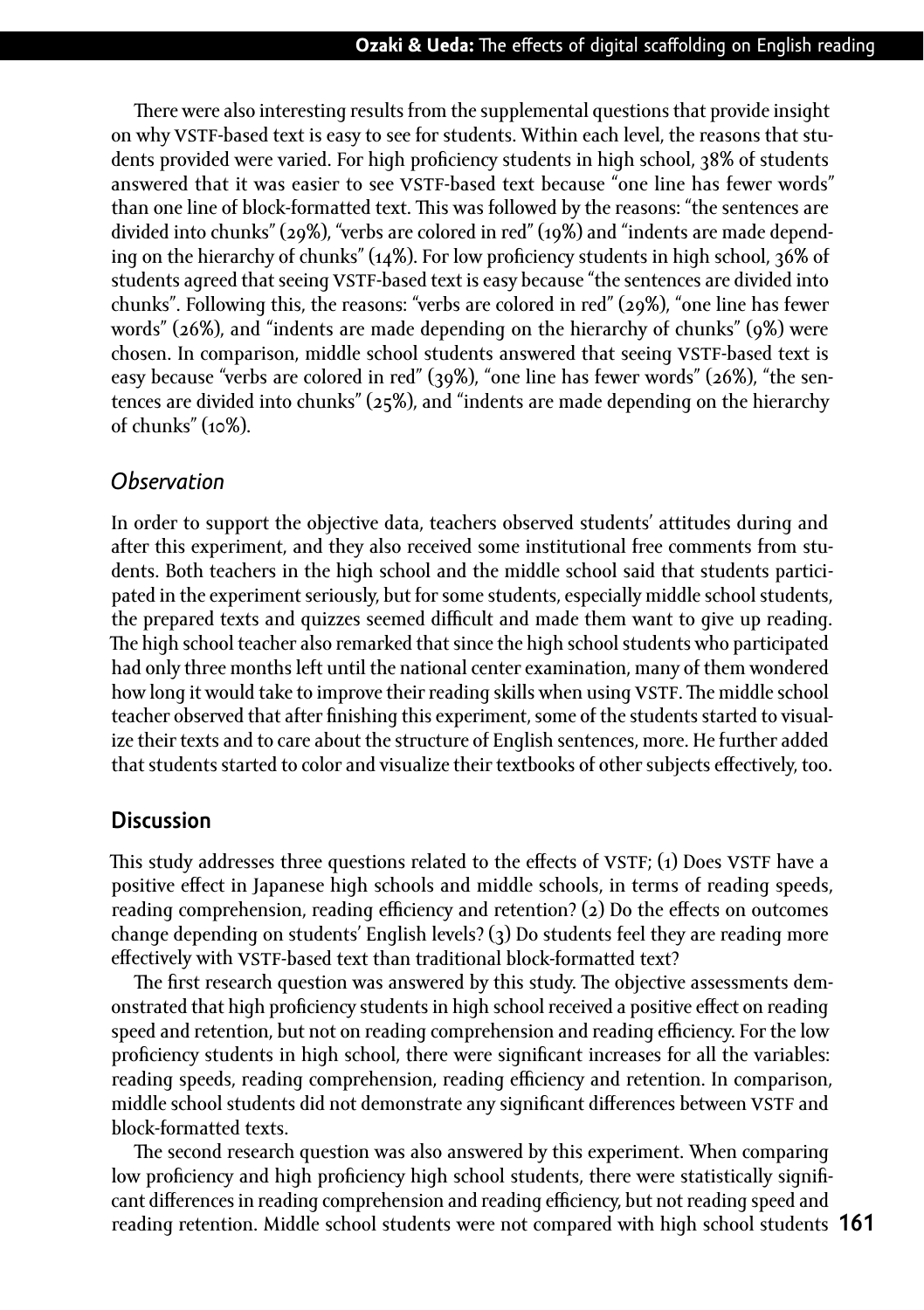because of the differing test difficulty. Further, they did not demonstrate any differences between vstf-based text and block-formatted text. The objective outcome suggests that the positive effect from VSTF was highest for low proficiency students in high school, followed by low proficiency students in high school and middle school students.

The third research question was also answered by the subjective questionnaire and implied several things about VSTF beyond objective data. Unlike the objective assessment, most of the students from all the grades gave more positive evaluations of using VSTFbased text than block-formatted text. Surprisingly, even though middle school students did not gain beneficial effects from using vstf-based text on the objective outcomes, they had more positive opinions of VSTF than both groups of high school students. Between high and low proficiency high school students, low proficiency students felt more positive about VSTF than high proficiency students, which has no contradiction with objective outcomes. This suggests that lower English level students want to gain a higher level of English skills and seek an effective way to study.

Middle school students thought VSTF was very useful and were motivated to use it more, but VSTF was not objectively effective for reading middle school textbooks. It's known that motivation is one of the important factors for learners to improve their reading abilities. Considering the virtuous cycle of good readers that was suggested by Nuttall (2005), regularly using vstf-based text might improve these learners' English abilities (Mizuno, 2015; Nuttall, 2005). Further, it would be beneficial for students to be concerned about text structures when reading even simple sentences, as reading style has implications toward their futures. As the middle school teacher observed that some students started to visualize the text, this suggests that these good habits would be a foundation for understanding higher levels of English.

Another important finding from the subjective questionnaire was that different levels of students had different reasons for why students perceived vstf-based text to be easier to see. For example, a majority of the middle school students answered that they felt better at reading because the verbs were colored in red, whereas the reason why a majority of the high proficiency students in high school was that there were fewer words per line. This suggests that VSTF can help a wide range of levels of students learn in varied ways.

#### **Limitations and future research**

There were some limitations in this study that should be considered for future research. The first drawback of this study was that the experiment was conducted once and did not continue over a long period of time. There were comments made by students saying that since they were not able to adapt to reading VSTF-based text immediately, it was hard for them to focus. Previous studies say that it can take a year for students and teachers to become more adept with new interventions (Means *et al.,* 1995; Sandholz & Reilly, 2004). Since this study revealed that VSTF was effective for certain levels of students in a short-term period, future research should be conducted over a long duration to determine whether English ability can improve long-term and whether VSTF usage has side effects or not.

The second limitation in this study was that all the student participants read both the VSTF-based text and block-formatted text on paper. The primary benefit of using VSTF is applying it to natural language processing, so reading vstf-based text on paper stands as an experiment. However, previous research suggests that when people read on computer

**162** screens, they read slower, learn less deeply and remember less (Myrberg & Wiberg, 2015).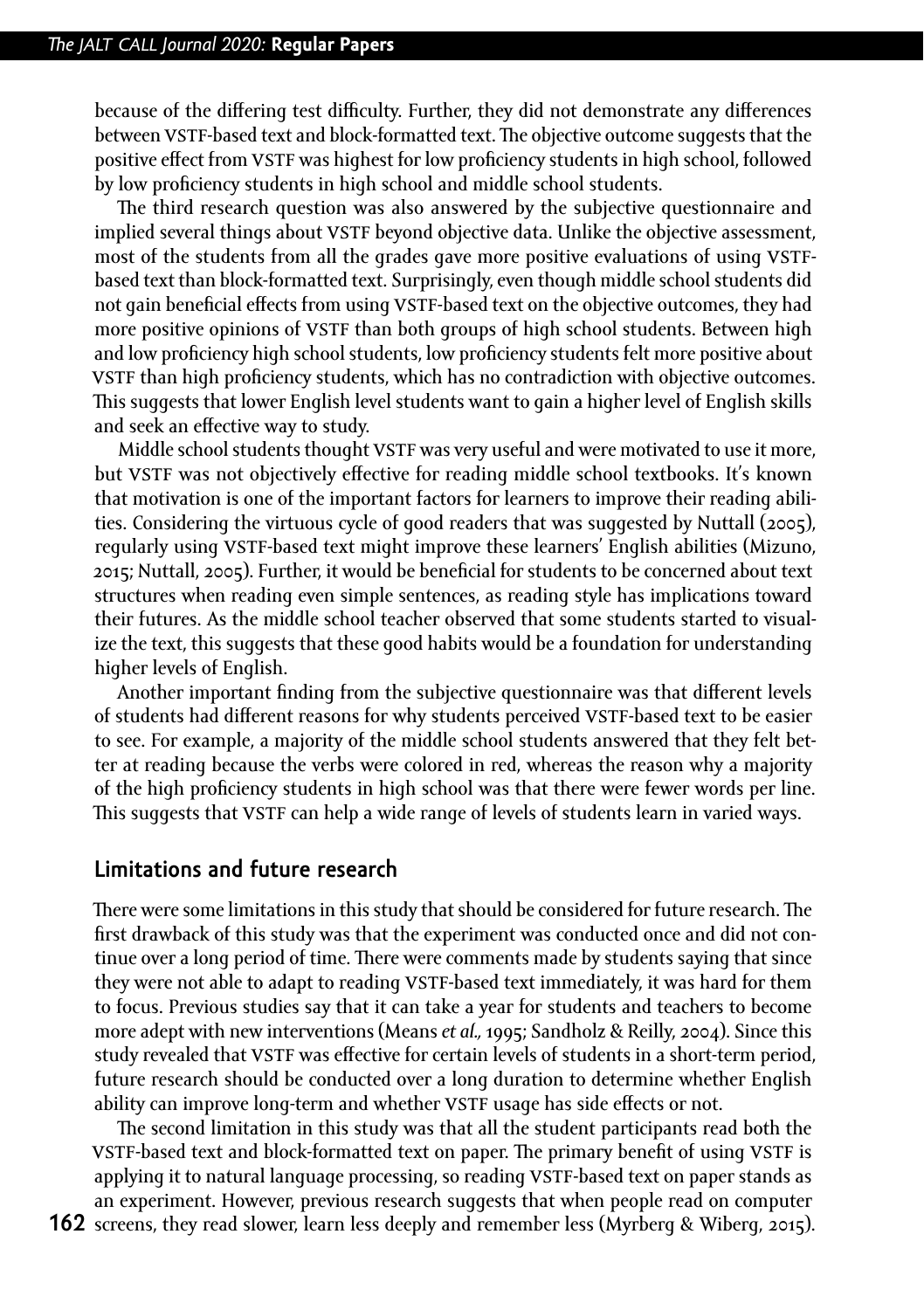Also, it should be considered that some learners hesitate to use new devices and face challenges using computers. Future research needs to determine whether reading VSTF-based text on the computer is truly beneficial or not.

Another interesting finding suggested in this research was that there might be different impact sizes depending on the students' major (i.e. science or liberal arts). In this study, experiments were conducted for the highest level of students group and lowest level of students group in high school. Nonetheless, the high proficiency group was a group of liberal arts students and the low proficiency group was a group of science students. Considering different chosen majors/fields of study in assessing VSTF could be an insightful variable, in which previous studies have not yet examined.

### **Conclusions**

Despite these limitations, VSTF shows promising results as a method of improving English reading ability through empowering syntactic awareness, reducing eye regressions and utilizing working memory effectively. The study confirmed objectively that the use of vstf in Japanese schools provided a benefit to high school students, especially to lower proficiency levels of students when reading complicated texts. However, few benefits are reported for middle school students who are still learning simple and short English sentences. Subjectively, most of the middle school and high school students agreed about the effectiveness of VSTF and were willing to use it more. These findings suggest that VSTF can be a viable option for students to learn and read English texts effectively both in-class and outside of class. Struggling English reading learners might show significant improvement if they use VSTF for a long period of time. As these results were promising and considering that e-books are expected to be increasingly popular in the near future, further long-term rigorous research on VSTF should be conducted on variety levels of learners using more varied texts.

#### **Acknowledgements**

We would like to express deep gratitude to the participating teachers and students who made this research possible. We would like to extend the great appreciation to Professor Mark Warschauer for inspiring this project and providing invariable mentorship, and to Randall Walker, MD who created LiveInk®, for his detailed and encouraging advice.

#### **References**

- Bernhard, E. (2000). *Second language reading as a case study of reading scholarship in the 20th century.* Hillsdale, nj: Lawrence Erlbaum.
- Carpenter, P.A., & Just, M.A. (1988). *The role of working memory in language comprehension.*  Hillsdale, NJ: Complex Information Processing.
- Chun, D., & Plass, J. (2000). Networked multimedia environments for second language acquisition. In M. Warschauer & R. Kern (Eds.), *Network-based language teaching: Concepts and practice* (pp. 151–170). Cambridge: Cambridge University Press.

Cowan, N. (2012). *Working memory capacity.* New York: Psychology Press.

Cromer, W. (1970). The difference model: A new explanation for some reading difficulties*. Journal of Educational Psychology, 61,* 471–483. https://doi.org/10.1037/h0030288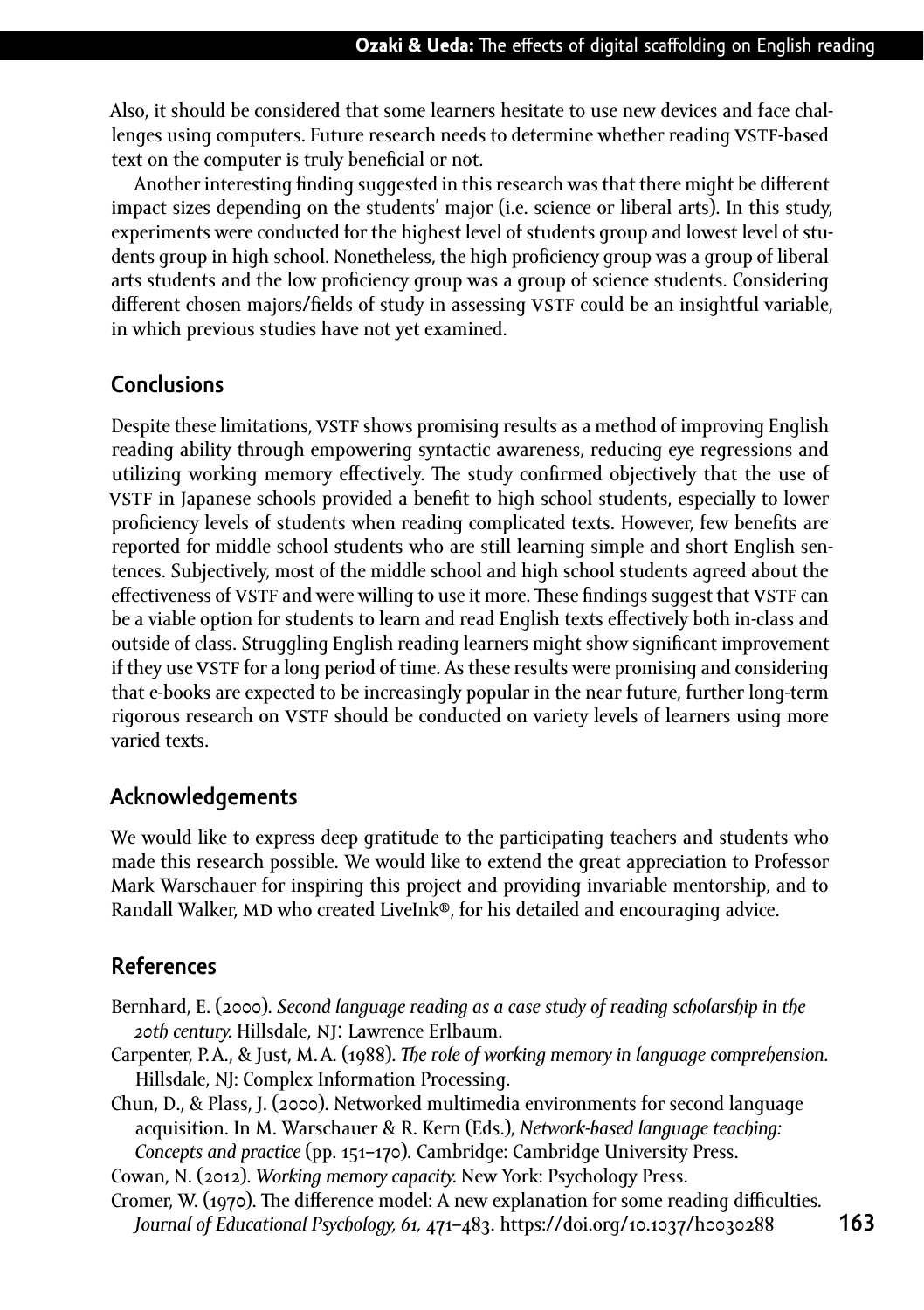- Demb, J.B., Boynton, G.M., & Heeger, D.J. (1997). Brain activity in visual cortex predicts individual differences in reading performance. *Proceedings of the National Academy of Sciences, 94*(24), 13363–13366. https://doi.org/10.1073/pnas.94.24.13363
- Funabashi, S. (1997). Wakingumemori no shinkeikiko [Neural mechanisms of working memory]. *Higher Brain Function Research*, (17), 126–133.
- Garrod, S. (1992). *Reconciling the psychological with the linguistic in accounts of text comprehension.* Nordic Research on Text and Discourse (pp. 27–43). NORDTEXT Symposium, Espoo, Finland, May 10–13, 1990. Retrieved from https://eric.ed.gov/?id=ED359748
- Gascoigne, C. (2006). Toward an understanding of incidental input enhancement in computerized l2 environments. *calico Journal, 24*(1), 147–162.

Gernsbacher, M.A. (1997). Two decades of structure building. *Discourse Processes, 23*(3), 265–304. https://doi.org/10.1080/01638539709544994

Ghasemi, B., & Hashemi, M. (2011). Foreign language learning during childhood. *Procedia – Social and Behavioral Sciences, 28,* 872–876.

https://doi.org/10.1016/j.sbspro.2011.11.160

Grabe, W. (2009). *Reading in a second language: Moving from theory to practice.* Cambridge: Cambridge University Press.

Hzang, H.T., & Liou, H.C. (2007). Vocabulary learning in an automated graded reading program. *Language Learning & Technology, 11*(3), 83–106.

Ikeda, M., & Saida, S. (1978). Span of recognition in reading. *Vision Research, 18*(1), 83–88. https://doi.org/10.1016/0042-6989(78)90080-9

Jandreau, S., & Bever, T.G. (1992). Phrase-spaced formats improve comprehension in average readers. *Journal of Applied Psychology, 77*(2), 143–146. https://doi.org/10.1037/0021-9010.77.2.143

Kadota, S., & Noro, T. (Eds.). (2001). *How the mind works in efl reading* (1st ed.). [In Japanese] Tokyo: Kuroshio Shuppan.

Kanda, A. (2012). Tentative use of VSTF for Japanese EFL students - evaluation and improvements. *Nihon E-Learning Gakkaishi, 12*.

Len, H., & Chun, T. (2007). Reading authentic EFL text using visual and advance organizers in a multimedia learning environment. *Language Learning & Technology, 11*(3), 83–106.

Loewen, S. (2005). Incidental focus on form and second language learning. *Studies in Second Language Acquisition, 27*(03). https://doi.org/10.1017/s0272263105050163

McGovern, F. (2015). Improve customer engagement – Use Flesch-Kincaid readability score. Retrieved from Visible Thread website: https://www.visiblethread.com/2015/04/ improve-customer-engagement-use-flesch-kincaid-readability-scores/

Means, B., Olson, K., Ruskus, J., Quellmalz, E., Middleton, T., & Remz, A.R. (1995). *Technology's role in education reform findings from a national study of innovating schools.* Retrieved from https://www2.ed.qov/PDFDocs/techrole.pdf

Miller, R. (2017). *What is the Flesch Reading Ease Score?* Retrieved from http://www. roxifyonline.com/Rox/documentation/Flesch%20Reading%20Ease%20Score.pdf

Mizuno, K. (2015). From reading books to sharing books: Going beyond the virtuous circle of the good reader. *The jalt call Journal, 39*(2).

Myrberg, C., & Wiberg, N. (2015). Screen vs. paper: What is the difference for reading and learning? *Insights the uksg Journal, 28*(2), 49–54. https://doi.org/10.1629/uksg.236